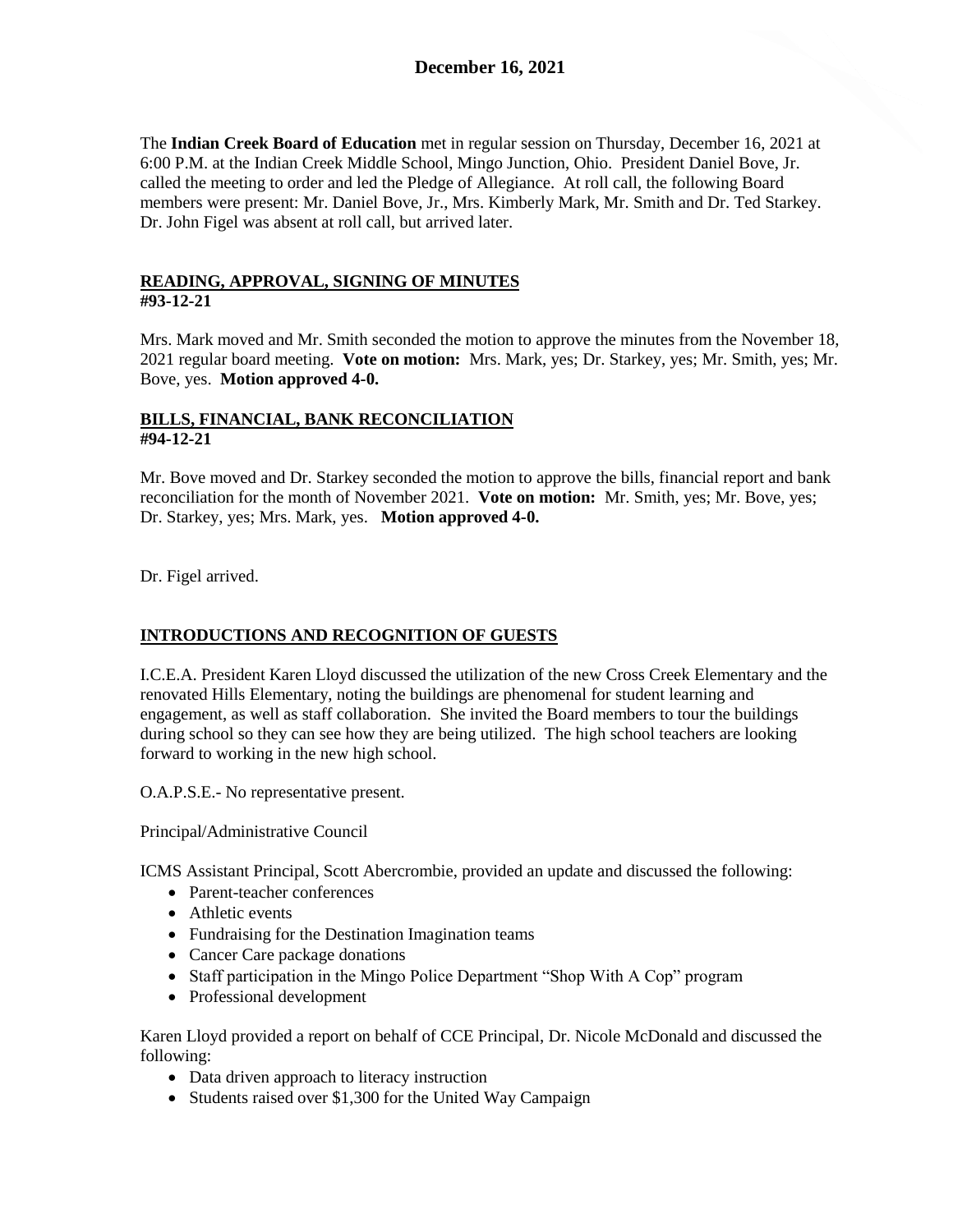Fundraisers for the Wintersville Good Neighbor and Wayne Townships food pantries

# **COMMUNICATIONS** - None.

# **OLD BUSINESS** – None.

### **APPROVAL OF ITEMS A THROUGH E UNDER NEW BUSINESS AND ITEMS A THORUGH E UNDER PERSONNEL #95-12-21**

Mr. Bove moved and Mrs. Mark seconded the motion to approve items A through E under New Business and items A through E under Personnel.

# **NEW BUSINESS**

# **A. Bills to Be Considered, Over \$5,000.00 and/or Improper Procedure**

The Treasurer recommends payment of the following invoices that have been submitted for payment:

| <b>VENDOR</b>                   | <b>AMOUNT</b> | <b>DESCRIPTION</b>                                                           |
|---------------------------------|---------------|------------------------------------------------------------------------------|
| Columbia Gas of Ohio            |               | \$3,661.66 Gas for Cross Creek Elementary (additional over purchase order am |
| Damon Chemical Industries, Inc. |               | \$20,158.00 Avenger floor scrubber for Cross Creek Elementary                |
| Bricker & Eckler, LLP           |               | \$8,903.50 Construction legal services                                       |

# **B. 2022 Organizational Meeting and January 2022 Business Meeting**

 The Superintendent recommends the Board set a date, time, and place for the 2022 Organizational Meeting and the January 2022 Business Meeting.

The Board set the meetings for Thursday, January 13, 2022 at 6:00 P.M. at the middle school.

# **C. 2022 Organizational Meeting – Swearing in of 2022 Officers**

 The Superintendent recommends the Board appoint a Board member to serve as president pro-tem for the 2022 organizational meeting to preside over the election and swearing in of the president and vice-president.

The Board appointed Mr. Bove to serve as President Pro-Tem.

# **D. Resolution To Oppose the Establishment of the Backpack Scholarship Program**

The Superintendent recommends the Board approve a resolution to oppose the establishment of the Backpack Scholarship program, as proposed in House Bill 290 of the  $134<sup>th</sup>$ General Assembly.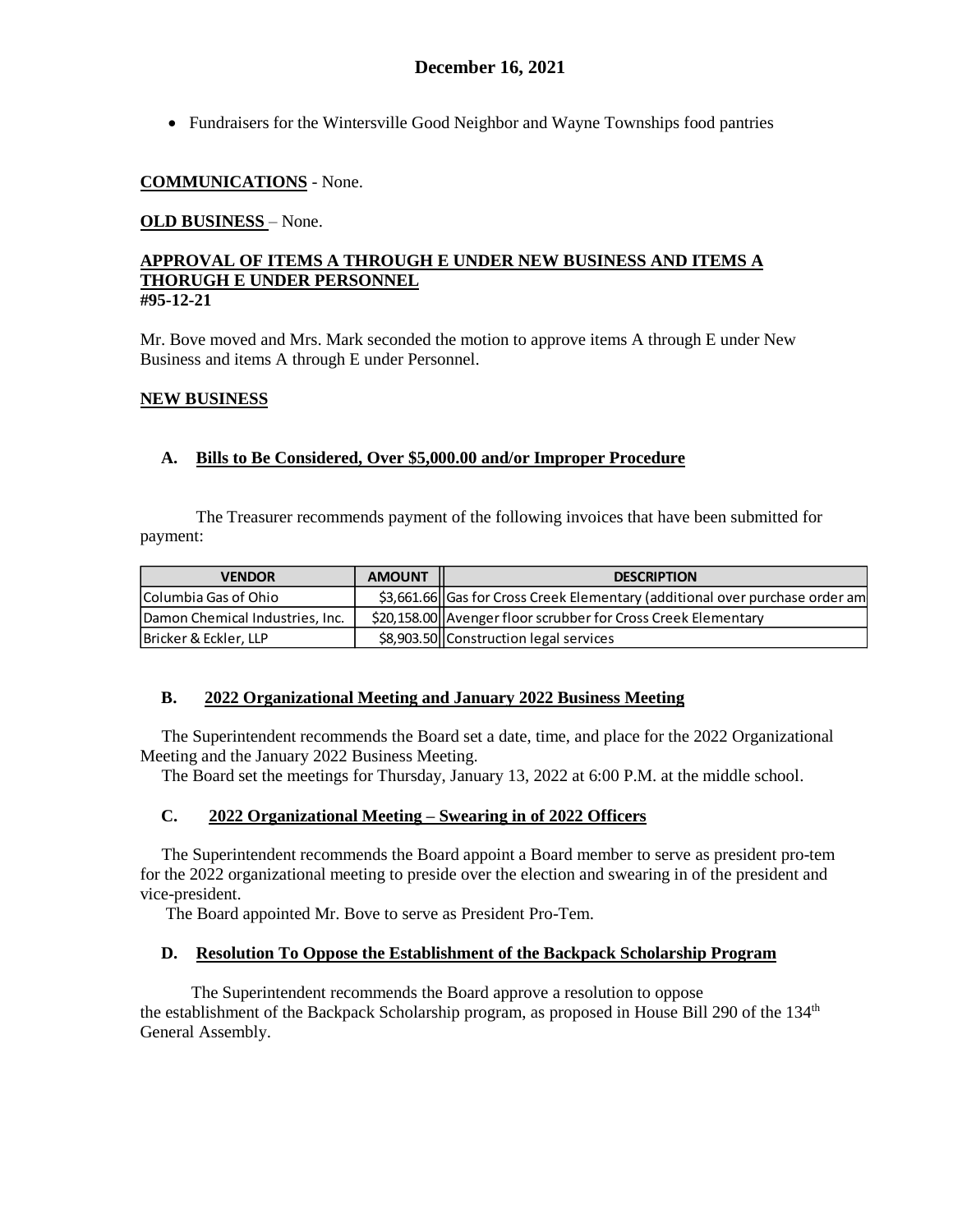#### Resolution to Oppose the Establishment of the Backpack Scholarship Program, as Proposed in House Bill 290 of the 134th General Assembly (11-21-3)

WHEREAS, the establishment of a statewide universal voucher program, as introduced in House Bill (H.B.) 290 (the "Backpack Bill"), would allow \$5,500 for K-8 and \$7,500 for 9-12 students to be deposited into an education savings account to be used for private school tuition, tutoring, textbooks and other allowable uses; and

WHEREAS, the Backpack Bill would repeal the EdChoice and Cleveland voucher programs, and provide \$5,500 to \$7,500 to all students, regardless of a family's income; and

WHEREAS, the cost of the Backpack Bill is being analyzed, but H.B. 290 will likely cost several billion dollars annually depending on student participation rates; and

WHEREAS, in many cases, the vouchers are awarded to student who never attended a public school; and

WHEREAS, private and charter schools are not held to the same academic or financial standards as the public schools; and

WHEREAS, from 2005 to current date, the NAEP (National Assessment of Educational Progress) scores show no difference among public, private or charter schools; and

WHEREAS, many students who receive a voucher, show a decrease in state test scores during the first three years following the transfer; and

WHEREAS, in many cases, the operators of the private/charter schools are driven by profit motives and not educational improvement; and

WHEREAS, the impact of the Backpack Bill on the future of the Fair School Funding Plan is unknown, but it would no doubt be detrimental to further phase-in of the Plan.

WHEREAS, the impact of the Backpack Bill on the future of Indian Creek's funding is unknown and could require an unnecessary increase in the local funding share; and

NOW, TEREFORE, BE IT RESOLVED by the Board of Education of the Indian Creek Local School District, that:

Section 1. It is necessary to oppose H.B. 290 of the 134th General Assembly to ensure the full phase-in of the Fair School Funding Plan; which Plan, when fully phased-in, will adequately and equitably funds Ohio public schools.

Section 2. The Treasurer is authorized to deliver or cause to be delivered a certified copy of this Resolution to community leaders; to members of the Ohio House of Representatives and the Ohio Senate, including Representative Bob Cupp and Senator Matt Huffman; and to the office of Governor Michael DeWine.

Section 3. This Resolution shall be in full force and effect immediately upon its adoption.

#### **E. Board Policy – New Policies and Updated Policies**

The Superintendent recommends the Board approve the following revised policy

| IKF<br><b>REQUIREMENT</b><br>ATION<br>$\sim$<br>the contract of the contract of the contract of the contract of the contract of the contract of the contract of |
|-----------------------------------------------------------------------------------------------------------------------------------------------------------------|
|-----------------------------------------------------------------------------------------------------------------------------------------------------------------|

### **OTHER MATTERS**

#### **PERSONNEL**

#### **A. Resignation – Certified**

The Superintendent recommends the Board accept the resignation of George Lucas, Indian Creek Middle School Math teacher, for the purpose of retirement, effective December 16, 2021. Mr. Lucas has been a teacher for Indian Creek for 30 years.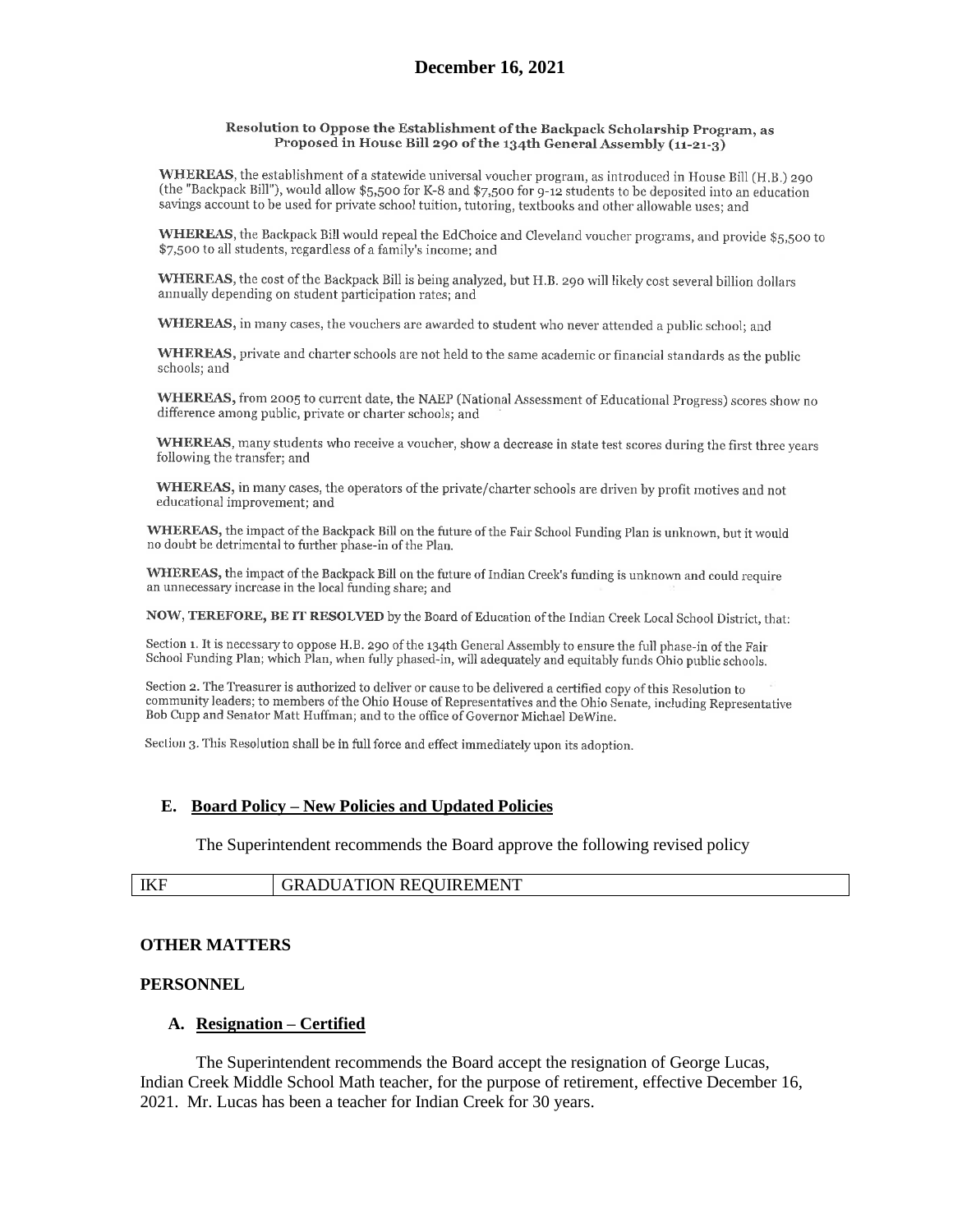The Board thanked Mr. Lucas for his years of service and dedication to the District.

# **B. Resignation – Certified – Extra Duty**

The Superintendent recommends the Board accept the resignation of Matt Arlia, Indian Creek High School Assistant Boys Basketball Coach.

# **C. Employment – Classified**

The Superintendent recommends the Board approve Continuing Contracts for the following Classified Employees, pursuant to Article 6 of the OAPSE Negotiated Agreement:

Angie Bell, Cook/Cashier, Effective 12/18/2021

# **D. Employment – Classified – Substitutes**

The Superintendent recommends the Board approve employment of the following individuals for inclusion on the Classified Substitutes list for the position(s) listed below and for any subsequent positions for which they may qualify:

Brigette Donley - Secretary, Cafeteria, and Paraprofessional (pending receipt of valid Educational Aide Permit with ESEA Qualified designation)

Melissa Geary - Paraprofessional

Mariah Lunsford - Cafeteria, Secretary

Agren-Fe Cowser - Cafeteria (Pending receipt of all pre-employment requirements)

Carly Muscari - Cafeteria and Paraprofessional (pending receipt of valid Educational Aide Permit with ESEA Qualified designation)

# E. **Employment – Extra—Duty Supplemental Contracts**

The Superintendent recommends the employment of the following certificated/licensed individuals in the positions listed. One-year limited contracts for the 2021-2022 school year. If required for the position, individuals must have Pupil Activity Permits issued by the Ohio Department of Education, valid for the 2021-2022 school year.

**Vote on motion:** Mr. Bove, yes; Mrs. Mark, yes; Dr. Starkey, yes; Dr. Figel, yes; Mr. Smith, yes. **Motion approved 5-0.**

# **REPORT OF BOARD LIAISONS**

Student Achievement – Mrs. Kim Mark commended the following:

 Staff and students for participation, donations and fundraising for the United Way Program and area food pantries